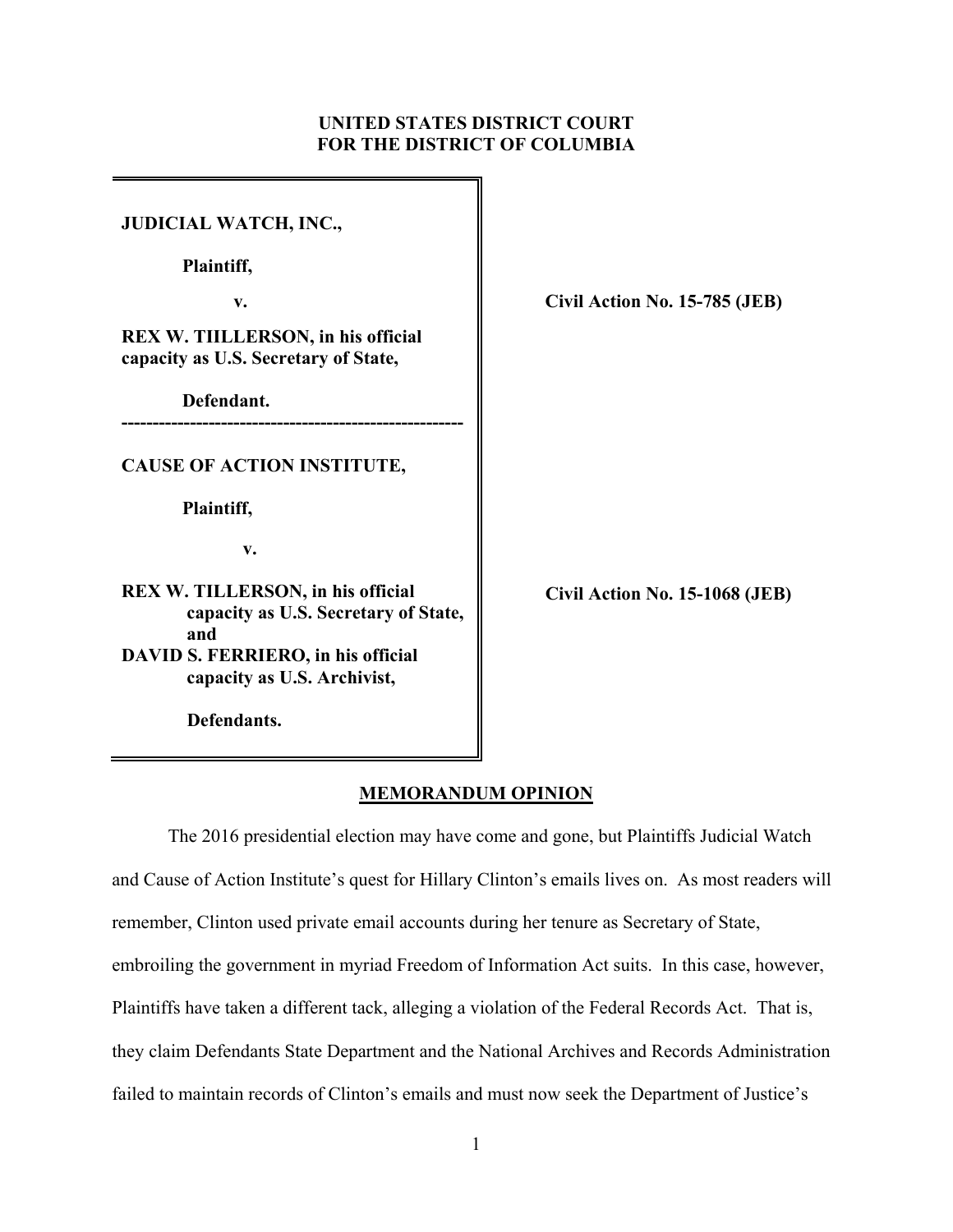assistance in their recovery. Most broadly characterized, Plaintiffs' suit pertains to tens of thousands of communications. At this stage, however, the parties have largely zeroed in on a sliver of that trove — to wit, emails sent by Clinton on two Blackberry accounts during her first weeks in office.

 The present controversy is narrower still. To establish its good-faith recovery efforts, the Government has submitted a declaration describing grand-jury subpoenas issued to Clinton's service providers. The catch? It offers the full version for *in camera* and *ex parte* review only. Plaintiffs have responded with a Motion to Produce, arguing that to the extent this Court might rely on the declaration, they must have unfiltered access. After reviewing the document *in camera*, the Court concludes that it largely rehashes information already made public, thus obviating any need for secrecy. The Court will therefore grant Plaintiffs' Motion in large part and, subject to a very limited exception, order that Defendants resubmit an unredacted version of the declaration.

#### **I. Background**

Plaintiffs are two non-profit organizations, which describe themselves as dedicated to promoting "transparency, accountability, and integrity in government." JW Compl., ¶ 3; COA Compl., ¶ 21. In the wake of reporting that former Secretary Clinton had used a personal email account and server to "conduct official government business," both organizations became concerned that federal records had been unlawfully removed from the State Department. See JW Compl., ¶ 5. Judicial Watch therefore filed suit on May 2015, and Cause of Action joined the mix two months later. Both alleged violations of the Federal Records Act, 44 U.S.C. §§ 2101 *et seq.*, 2901 *et seq.*, 3101 *et seq.*, 3301 *et seq.*, "a collection of statutes governing the creation, management, and disposal of records by federal agencies." Public Citizen v. Carlin, 184 F.3d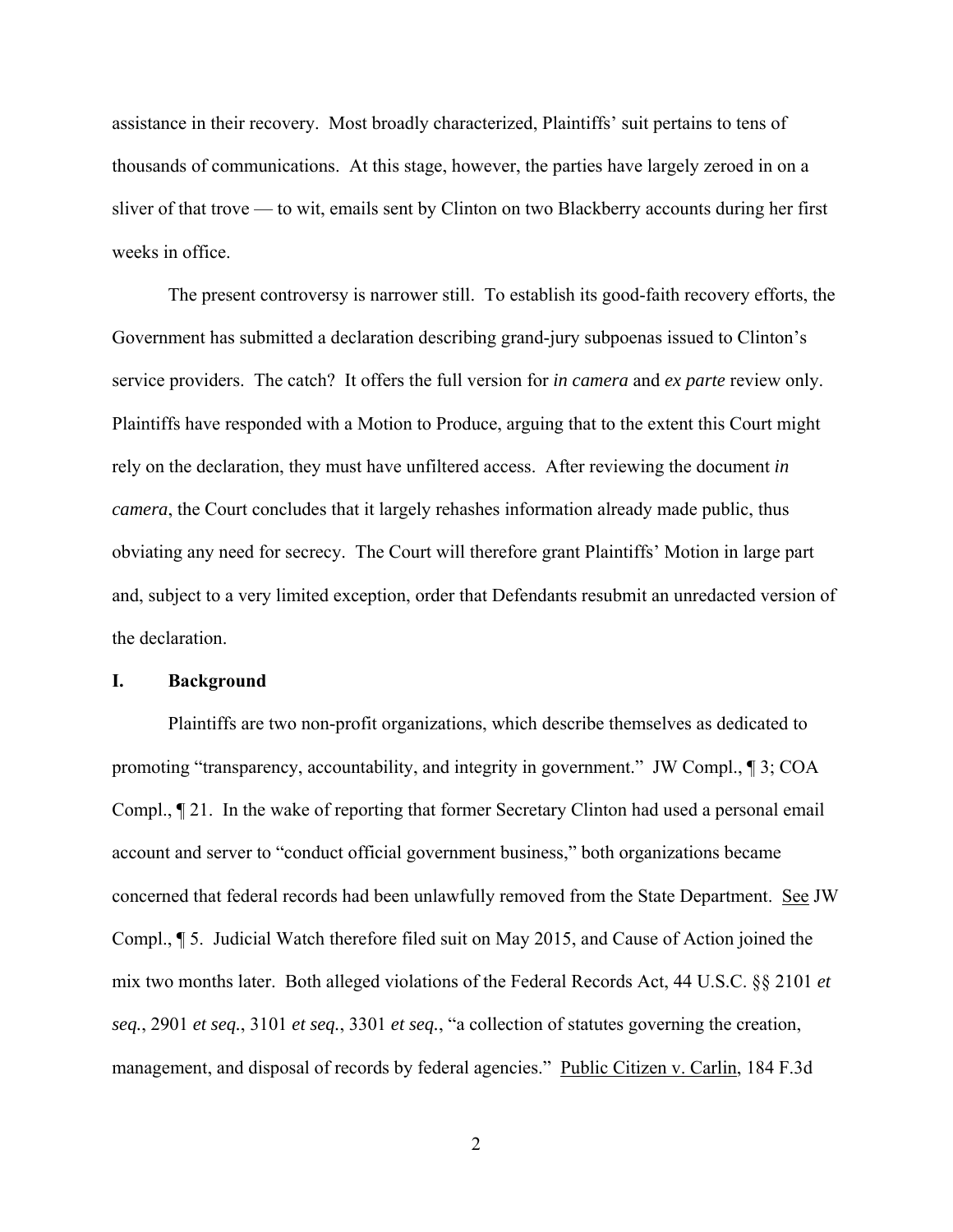900, 902 (D.C. Cir. 1999). Plaintiffs claimed principally that the State Department had failed to retain and search agency records, such that the current Secretary of State must "initiate[] action through the attorney general to recover the Clinton emails." JW Compl., ¶¶ 7, 29; COA Compl., ¶¶ 16-17, 68.

This Court dismissed the suit as moot. See Judicial Watch, Inc. v. Kerry, 156 F. Supp. 3d 69, 73 (D.D.C. 2016). To proceed, it reasoned, Plaintiffs must allege an ongoing injury under the FRA, but both NARA and State had already taken substantial steps to recover more than 55,000 pages of Clinton's emails. Id. 76-78. The Court of Appeals reversed. See Judicial Watch, Inc. v. Kerry, 844 F.3d 952, 953 (D.C. Cir. 2016). It allowed that "actions taken by the Department and the FBI might have mooted appellants' claims by securing custody of all emails that the Attorney General could have recovered in an enforcement action." Id. at 955 (emphasis added). But although the tag-team efforts "bore some fruit," the Court of Appeals believed that "shaking the tree harder . . . might [] bear more still." Id. Specifically, it highlighted that Clinton had used a Blackberry account during her first weeks in office — from January 21, 2009, to March 18, 2009 — and the record showed no effort by State or the FBI to recover those emails. Id. at 955-56. The Court of Appeals then held that the case was not moot "[a]bsent a showing that the requested enforcement action could not shake loose a few more emails." Id. at 955. It noted, however, that Defendants might once again raise mootness on remand. Id. at 956- 57.

Now back for round two, Defendants have accepted the invitation and renew their Motion to Dismiss on mootness grounds. See ECF No. 33. To that end, they have explained their efforts to track down the remaining Clinton emails, including those recovered by the FBI during its investigations. See, e.g., id., Exhs. 1-4. Before the parties finish briefing, however, the Court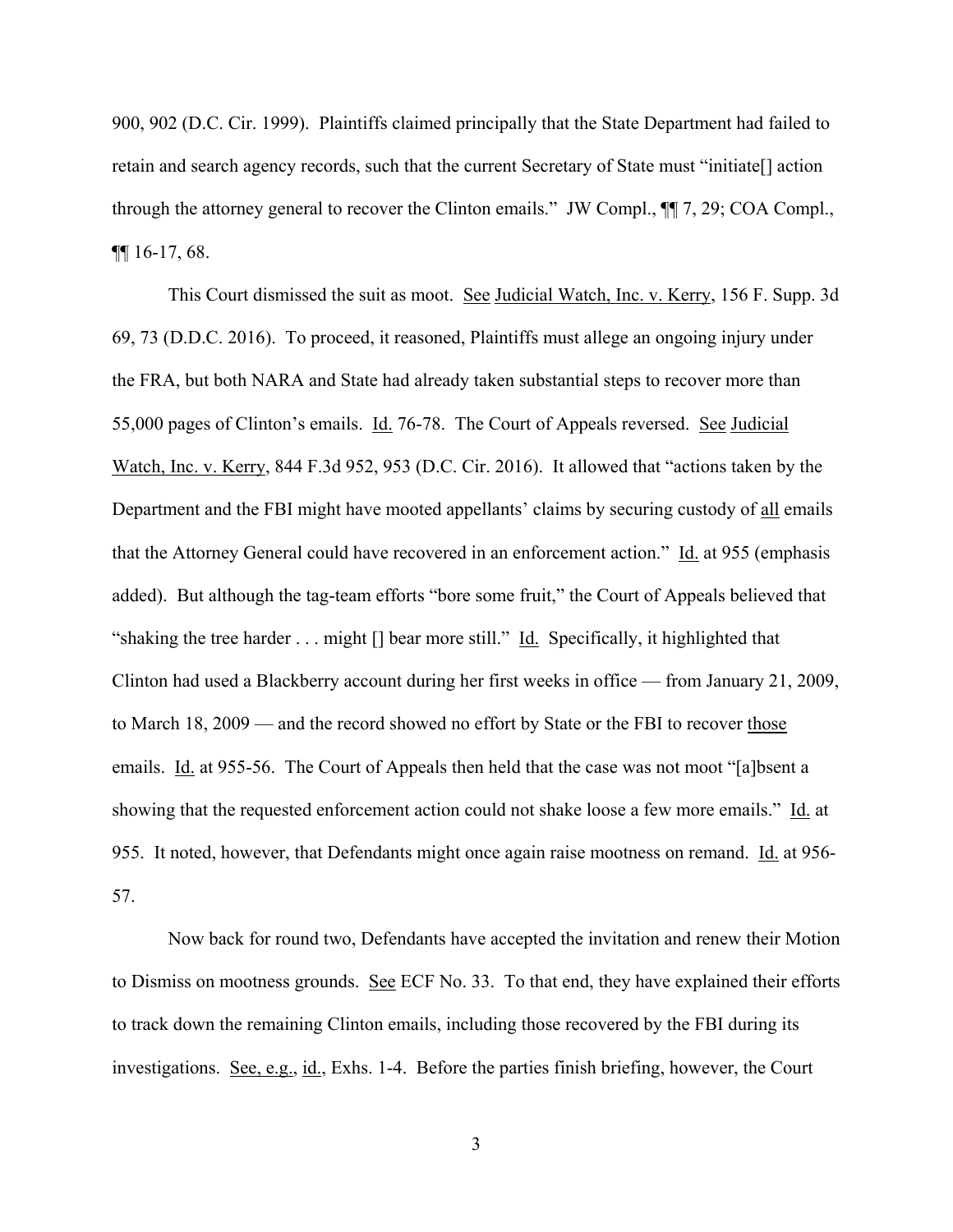must pause to resolve a narrower controversy: whether Defendants can submit one document the Second Declaration of FBI Special Agent E.W. Priestap — *in camera* and *ex parte* in support of their Motion. Priestap previously submitted an unredacted declaration (his "First Declaration") and there tipped off Plaintiffs that the FBI had issued grand-jury subpoenas to third-party providers. See Def. MTD, Exh. 1 (Declaration of E.W. Priestap), ¶ 4. Defendants then followed up with Preiestap's Second Declaration, but this time redacted large portions of the public version. See Def. Opp. to Mot. to Produce at 4 n.1; see also ECF 43-3, Exh. 3. The Court discusses the disputed Second Declaration in more detail below, but for now, suffice it to say that it offers (a few) more specifics about the grand-jury subpoenas.

### **II. Legal Standard**

Federal Rule of Criminal Procedure 6(e) bars the disclosure of matters occurring before a grand jury. See Fed. R. Crim. P.  $6(e)(2)(B)$ . This is not to say, however, that Rule  $6(e)$  draws "a veil of secrecy . . . over all matters occurring in the world that happen to be investigated by a grand jury." SEC v. Dresser Indus., Inc., 628 F.2d 1368, 1382 (D.C. Cir. 1980) (*en banc*). On the contrary, "[t]here is no *per se* rule against disclosure of any and all information which has reached the grand jury chambers." Senate of Puerto Rico v. DOJ, 823 F.2d 574, 582 (D.C. Cir. 1987). Indeed, Rule 6(e) includes a carve-out, which allows a court to authorize disclosure of "a grand jury matter . . . in connection with a judicial proceeding" "at a time, in a manner, and subject to any conditions that it directs." Fed. R. Crim. P.  $6(e)(3)(E)(i)$ .

To trigger that provision, a party must show that the sought-after information "[1] is needed to avoid a possible injustice in another judicial proceeding, [2] that the need for disclosure is greater than the need for continued secrecy, and [3] that their request is structured to cover only material so needed." Douglas Oil Co. of Cal. v. Petrol Stops Nw., 441 U.S. 211, 222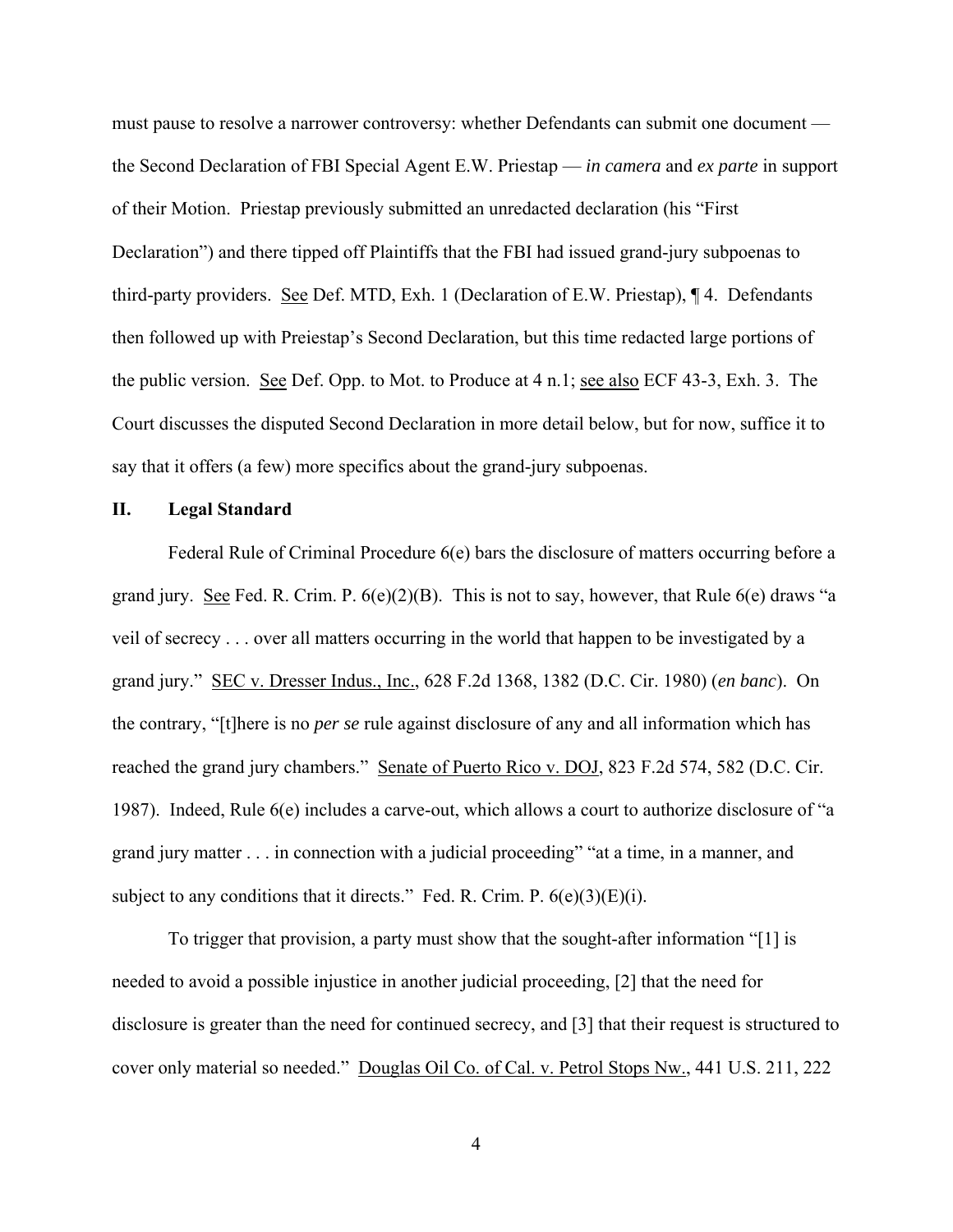(1979). This standard is "a highly flexible one . . . and sensitive to the fact that the requirements of secrecy are greater in some situations than in others." United States v. Sells Eng'g, 463 U.S. 418, 445 (1983). Although the party seeking disclosure must show "with particularity" why it needs the information, see United States v. Procter & Gamble Co., 356 U.S. 677, 682 (1958), it will face a "lesser burden" as "the considerations justifying secrecy become less relevant." Douglas Oil, 441 U.S. at 223.

## **III. Analysis**

This case largely comes down to a simple balancing act between "the need for disclosure" and "the need for continued secrecy." Douglas Oil, 441 U.S. at 222. On the one hand, Plaintiffs argue that disclosure is crucial, as they must access any facts that Defendants use to support their Motion to Dismiss. See Mot. to Produce at 7. To refresh, that Motion turns on whether Defendants have already exhausted all avenues for email recovery, such that any action under the FRA would be — to adopt the D.C. Circuit's metaphor — fruitless. As a result, they submitted the Second Declaration, averring that the FBI "undertook all reasonable and comprehensive efforts" to recover relevant emails and providing supporting evidence. See Second Decl., ¶ 11. Not surprisingly, Plaintiffs are loath to take the Government's word for it. Ordinarily, they argue, *in camera* and *ex parte* review is appropriate only "when a party seeks to prevent use of the materials in the litigation," such as by asserting an evidentiary privilege. Abourezk v. Reagan, 785 F.2d 1043, 1061 (D.C. Cir. 1986). In that instance, a court may properly inspect the evidence "alone for the limited purpose of determining whether the asserted privilege is genuinely applicable." Id. This case assumes a different posture: The Government hopes it can rely on its grand-jury subpoenas while still shielding their contents from Plaintiffs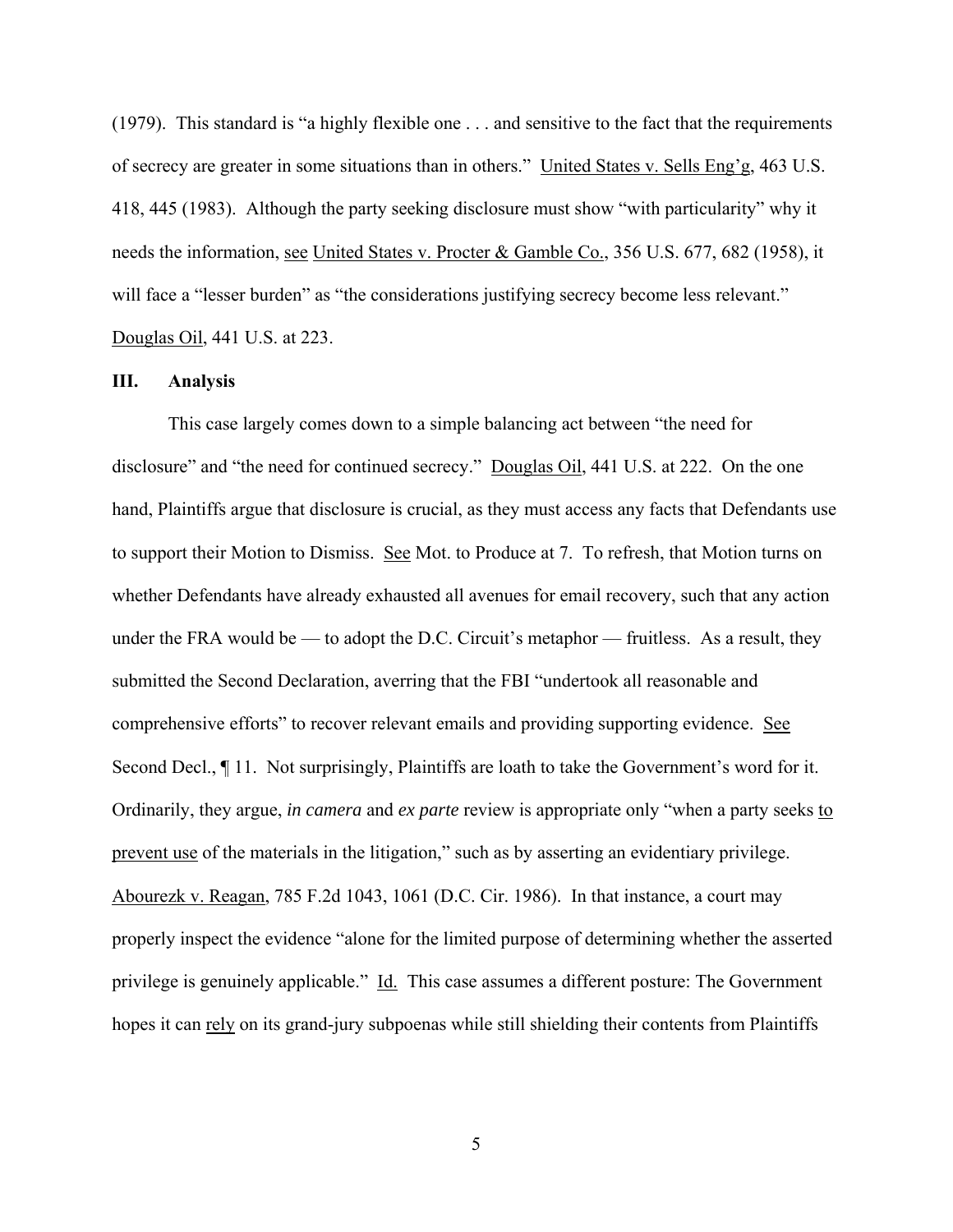and the public. "Only in the most extraordinary circumstances," however, "does [] precedent countenance court reliance upon *ex parte* evidence to decide the merits of a dispute." Id.

On the other hand, the Government seeks to preserve the secrecy of grand-jury proceedings, an interest that would typically weigh heavily in its favor. As an initial matter, though, the Second Declaration largely steers clear of Rule  $6(e)$ 's bread and butter: "the identities of witnesses or jurors, the substance of testimony as well as actual transcripts, the strategy or direction of the investigation, the deliberations or questions of jurors, and the like." In re Motions of Dow Jones & Co., Inc., 142 F.3d 496, 500 (D.C. Cir. 1998) (internal quotation marks omitted). Rather, it recounts one agent's description of grand-jury subpoenas. The D.C. Circuit "has recognized that the term 'grand jury subpoena' is in some respects a misnomer, because the grand jury itself does not decide whether to issue the subpoena; the prosecuting attorney does." Lopez v. DOJ, 393 F.3d 1345, 1349 (D.C. Cir. 2005) (quoting Doe v. DiGenova, 779 F.2d 74, 80 & n.11 (D.C. Cir. 1985)). Although such a subpoena likely falls under Rule 6(e)'s purview — for instance, when it betrays "the direction of the relevant investigation," id. at 1350 — the Government's broad summary of its generic subpoenas starts with a somewhat more tenuous claim to secrecy.

More importantly, the D.C. Circuit's case law "reflects the common-sense proposition that secrecy is no longer 'necessary' when the contents of grand jury matters have become public." In re Grand Jury Subpoena, Judith Miller, 438 F.3d 1138, 1140 (D.C. Cir. 2006). In this case, the Government has already revealed that it issued grand-jury subpoenas to Clinton's service providers. See First Decl.,  $\P$ 4. That information, then, "is sufficiently widely known [such] that it has lost its character as Rule 6(e) material." In re North, 16 F.3d 1234, 1245 (D.C.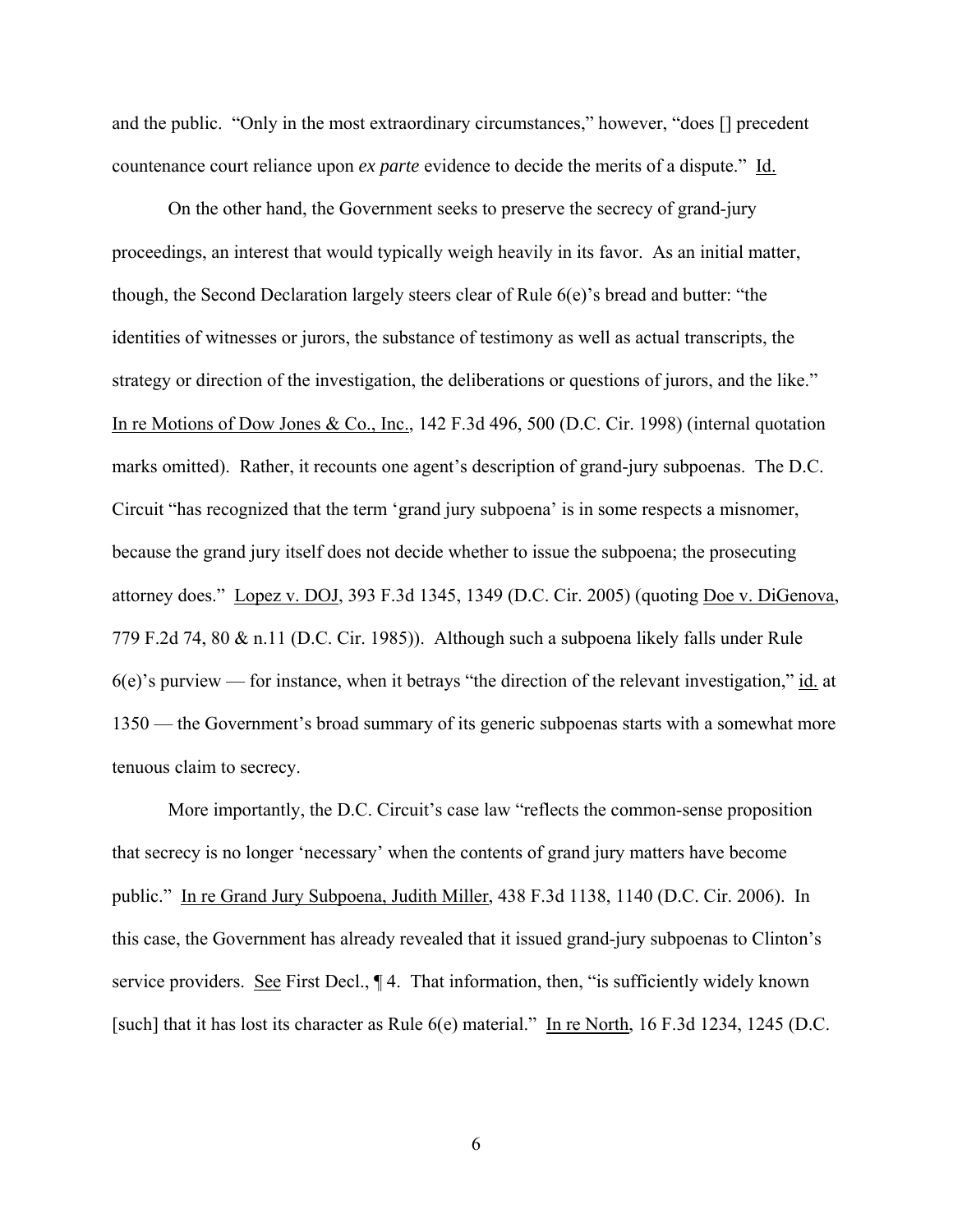Cir. 1994). After reviewing the Second Declaration *in camera*, the Court confirms that disclosure thereof would imperil little other secret information.

The Second Declaration consists of 12 paragraphs, six of which are redacted. See Second Decl.,  $\P$ [1-11. The first three redacted paragraphs (mistakenly labeled Paragraphs 5, 5, and 6) largely confirm what the Government had "discussed in [the] first declaration" — namely, that Clinton used two Blackberry email accounts between January 21, 2009, and March 18, 2009. Cf. First Decl., ¶ 4 (describing her use of hr15@mycingular.blackberry.net and hr15@att.blackberry.net during that time period). It then overviews, as the First Declaration did, the agency's efforts to recover those emails, including by grand-jury subpoenas. Cf. id., ¶¶ 4, 10.

Paragraph 7 lists the identities of subpoena recipients. Here, Defendants make their first (and only) case for confidentiality: they ask the Court to shield those identities, as "secrecy is critical to maintaining positive working relationships with [the providers] and other similarly situated companies." Def. Opp. at 5. This argument might have more force had Defendants not already made public that 1) the FBI issued grand-jury subpoenas to "providers," and 2) Clinton used a "BlackBerry device with service initially from Cingular Wireless and later AT&T wireless." First Decl.,  $\P$ 4. It's not hard to connect the dots. See Josh Gerstein, FBI Confirms Grand Jury Subpoenas Used in Clinton Email Probe, Politco (Apr. 27, 2017),

http://www.politico.com/blogs/under-the-radar/2017/04/27/hillary-clinton-emails-subpoenas-fbi-237712 ("Priestap did not provide details about the subpoenas, although he suggested they were served on AT&T Wireless and a firm it acquired, Cingular."). There is thus little value in redacting those identities, with one exception: the Second Declaration states that the FBI also subpoenaed Clinton's e-mail service provider. The agency has never previously disclosed the identity of that company and thus maintains an interest in its secrecy. For Plaintiffs, it should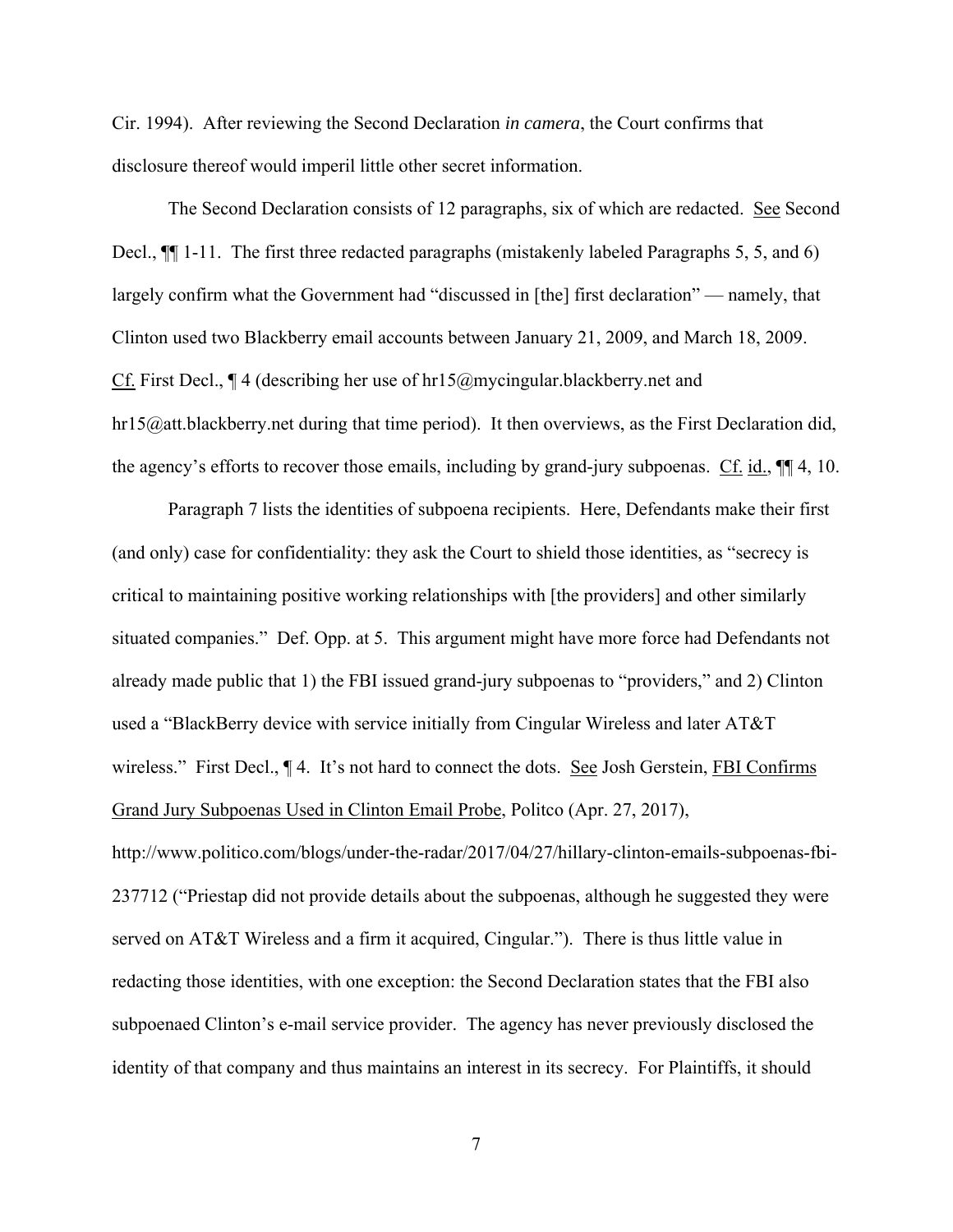suffice to know that the FBI subpoenaed a third party (and not, as they suggest, "Clinton's staff or attorneys"). See Reply at 4. Defendants may therefore continue to redact the email provider's name.

Moving to Paragraphs 8 and 9, the Declaration states that no service providers retained any data from Clinton's accounts, and thus none could recover any relevant emails. The First Declaration already said as much. Cf. First Decl., ¶ 4. Those paragraphs then add a few more particulars, such as that the FBI complied with its statutory obligations by requesting only "transaction information," like subject lines and e-mail addresses, from the service providers. Any observer could likely so surmise based on 18 U.S.C. § 2703, which limits the scope of electronically stored information available with a grand-jury subpoena. The declaration also reveals that the FBI reissued subpoenas to providers to double check that no data would be available. Again, the bottom line is the same as the FBI's public disclosures: its subpoenas "produced no responsive materials, as the requested data was outside the retention time utilized by those providers." First Decl., ¶ 4. The Government asserts no interest in keeping those details secret, and the Court detects no overriding reason to do so.

That leaves Paragraph 10. This Paragraph, at least ostensibly, adds new information about the scope of subpoenas: when the FBI discovered that Clinton had potentially transmitted classified information to private third-party e-mail accounts, it sought "additional legal process." The paragraph might be read to suggest that the Bureau subpoenaed the provider information of third parties, such as Clinton's staff. But it provides no information on 1) which third parties had classified information, 2) which providers, if any, were subpoenaed, and 3) the returns on any subpoenas. And it is hardly news that the FBI used "legal process" to recover classified information relayed to Clinton's staffers. Most infamously, many a news outlet reported that the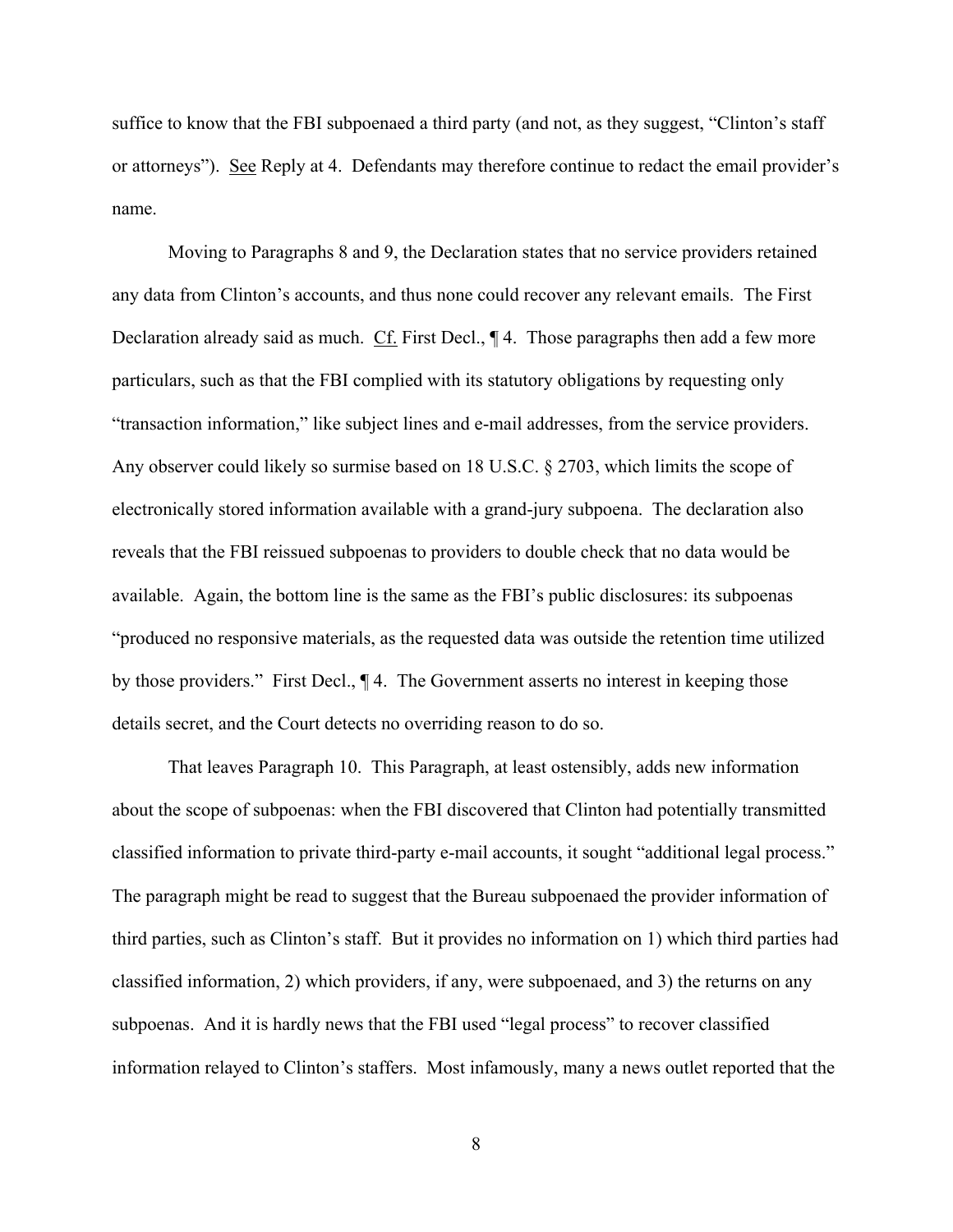FBI obtained a search warrant for Clinton aide Huma Abedin's emails. See, e.g., Matt Apuzzo *et al.*, Justice Department Obtains Warrant to Review Clinton Aide's Emails, N.Y. Times (Oct. 30, 2016). The First Declaration alludes to the same incident. See First Decl., 14. Paragraph 10 — like the much of what came before it — thus reveals little to no secret information. The scale therefore tips once again towards Plaintiffs' need for disclosure.

Finally, Defendants note that even if "this Court does grant [Plaintiffs'] motion . . . , [they] must then proceed to the court which empaneled the grand jury at issue," to allow that court to make a final determination about disclosure. See Def. Opp. at 6. Not so. It is true, as Defendants say, that when the court that empaneled the grand jury differs from the court considering a Rule 6(e) request, the two courts may cooperate. The latter, for instance, might certify the question of disclosure to the grand-jury court. See, e.g., United States v. Alston, 491 F. Supp. 215, 216-217 (D.D.C. 1980). But as the Supreme Court has made clear, "[T]here will be cases in which the court to whom the Rule 6(e) request is directed will be able intelligently . . . to decide that disclosure plainly is inappropriate or that justice requires immediate disclosure to the requesting party, without reference of the matter to any other court." Douglas Oil, 441 U.S. at 231. This is such a case. While the grand-jury court may typically be better positioned to evaluate the need for secrecy, the Defendants here have already let the grand-jury cat out of the bag. For the reasons discussed above, there is little remaining information to keep secret, and this Court can therefore appropriately order disclosure.

## **IV. Conclusion**

For the foregoing reasons, the Court will substantially grant Plaintiffs' Motion to Produce and order that if the Government intends to rely on the Second Priestap Declaration, it must